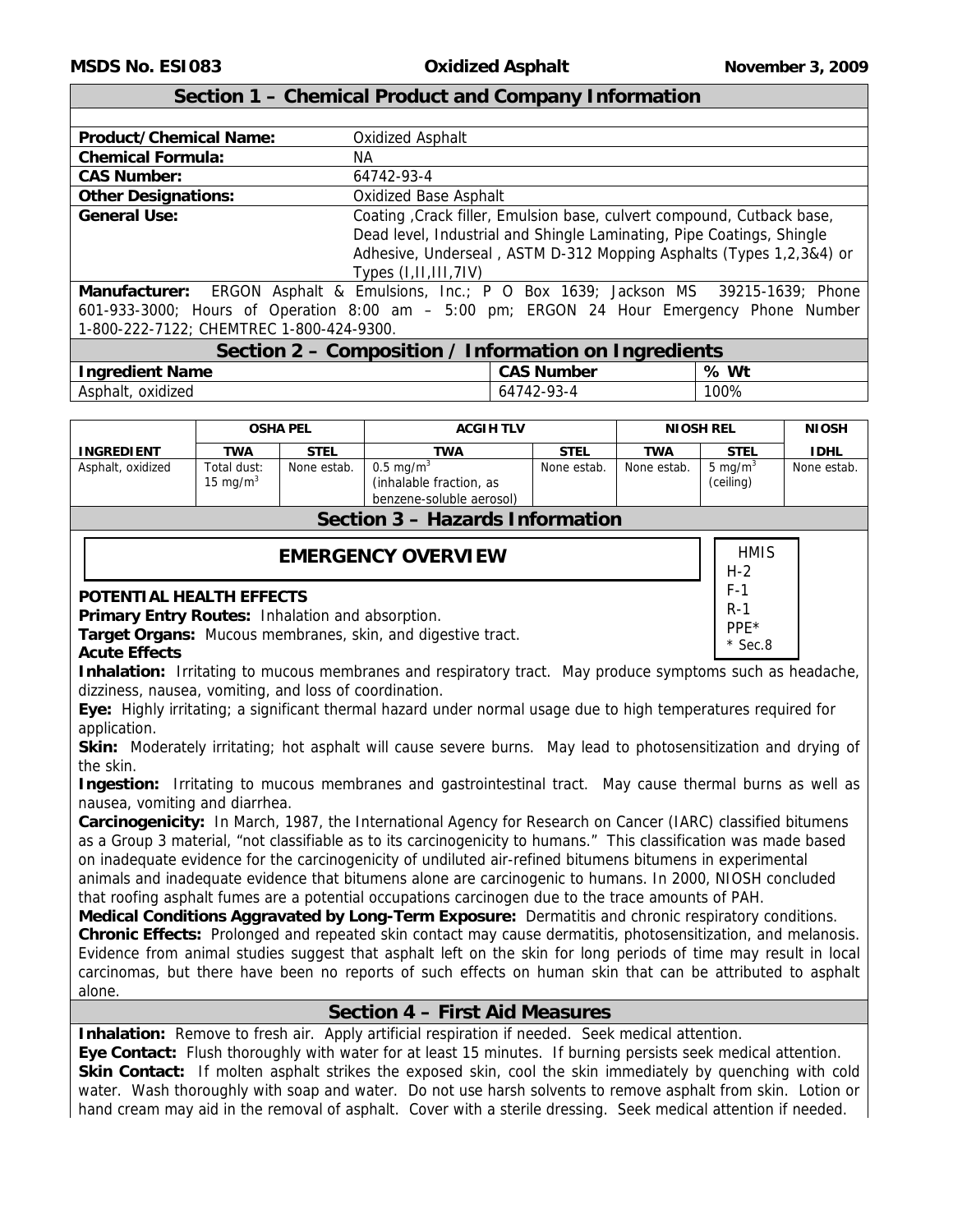#### **MSDS No. ESI083 Oxidized Asphalt November 3, 2009**

**Ingestion:** Do not induce vomiting and seek medical help.

## **After first aid, get appropriate in-plant paramedic or community medical support.**

**Special Precautions/Procedures:** The petroleum hydrocarbons in this product are a complex mixture of paraffinic, naphthenic, and aromatic hydrocarbons. As with other petroleum products, the aromatic compounds are present in varying concentrations and structures. Some of these compounds may be those which have been shown to result in tumor formation in animals under laboratory conditions. The concentrations of aromatic compounds in this product require that the precautions outlined in this MSDS be followed to minimize personnel exposure.

Provide adequate ventilation to keep vapors below allowable exposure levels. Use PPE appropriate for the task.

## **Section 5 – Fire Fighting Measures**

**Flash Point:**  $> 525^{\circ}F$  ( $> 274^{\circ}C$ )

**Flash Point Method:** COC **Ignition Temperature:** >650°F (>343°C)

**LEL:** Not Determined **UEL:** Not Determined

**Flammability Classification:** Combustible

**Extinguishing Media:** Dry chemical, foam, and carbon dioxide.

**Unusual Fire or Explosion Hazards:** This product may ignite when sufficient heat is applied. Check for combustible vapors prior to and during welding or torch cutting on vessels or tanks. It has been found that in hot storage tanks low flash substances may accumulate in the vapor space. The flammability characteristics will not be detected by any flash point method. Keep ignition sources away from tank vents and prevent accumulation of pyrophoric iron sulfide.

**Hazardous Combustion Products:** Carbon monoxide, carbon dioxide, and sulfur dioxide.

**Fire-Fighting Instructions:** Use of foam or water may cause frothing. Do not release runoff from fire control methods to sewers or waterways. Use a water supply to cool fire-exposed containers. DO NOT direct water into a container or directly onto hot asphalt.

**Fire-Fighting Equipment:** Use self-contained breathing apparatus in enclosed areas where heavy smoke may occur.

## **Section 6 – Accidental Release Matters**

**Spill/Leak Procedures:** Stop spill at source. Confine spill by diking or impoundment. Remove sources of heat or ignition. Clean-up spill but do not flush to sewer or surface water. Ventilate area and avoid breathing vapors or mists.

**Small Spills:** Stop spill at source if possible. Isolate and confine by diking, or similar method. Remove discharged material.

#### **Large Spills:**

**Containment:** For large spills, dike far ahead of liquid spill for later disposal. Do not release into sewers or waterways.

**Cleanup:** Allow material to cool. Mix with inert absorbent material such as soil, sand, or oil dry, to stabilize.

**Regulatory Requirements:** Notify local health and pollution control agencies as appropriate. Follow applicable OSHA regulations (29 CFR 1900.120). This material is not a hazardous waste as defined in RCRA. For disposal follow all federal, state, and local regulations regarding solid waste.

## **Section 7 – Handling and Storage**

**Handling Precautions:** Do not add water to hot product. This may result in frothing of the mixture, causing hot asphalt to overflow the container.

**Storage Requirements:** Ground and bond all transfer and storage equipment. Ventilation is required only in enclosed areas where the asphalt is subjected to severe conditions of heat or agitation.

**Regulatory Requirements:** None known.

## **Section 8 – Exposure Controls / Personal Protection**

**Engineering Controls:** Not applicable.

**Ventilation:** Provide general or local exhaust ventilation systems to maintain airborne concentrations below OSHA PELs (Sec. 2). Local exhaust ventilation is preferred because it prevents contaminant dispersion into the work area by controlling it at its source.

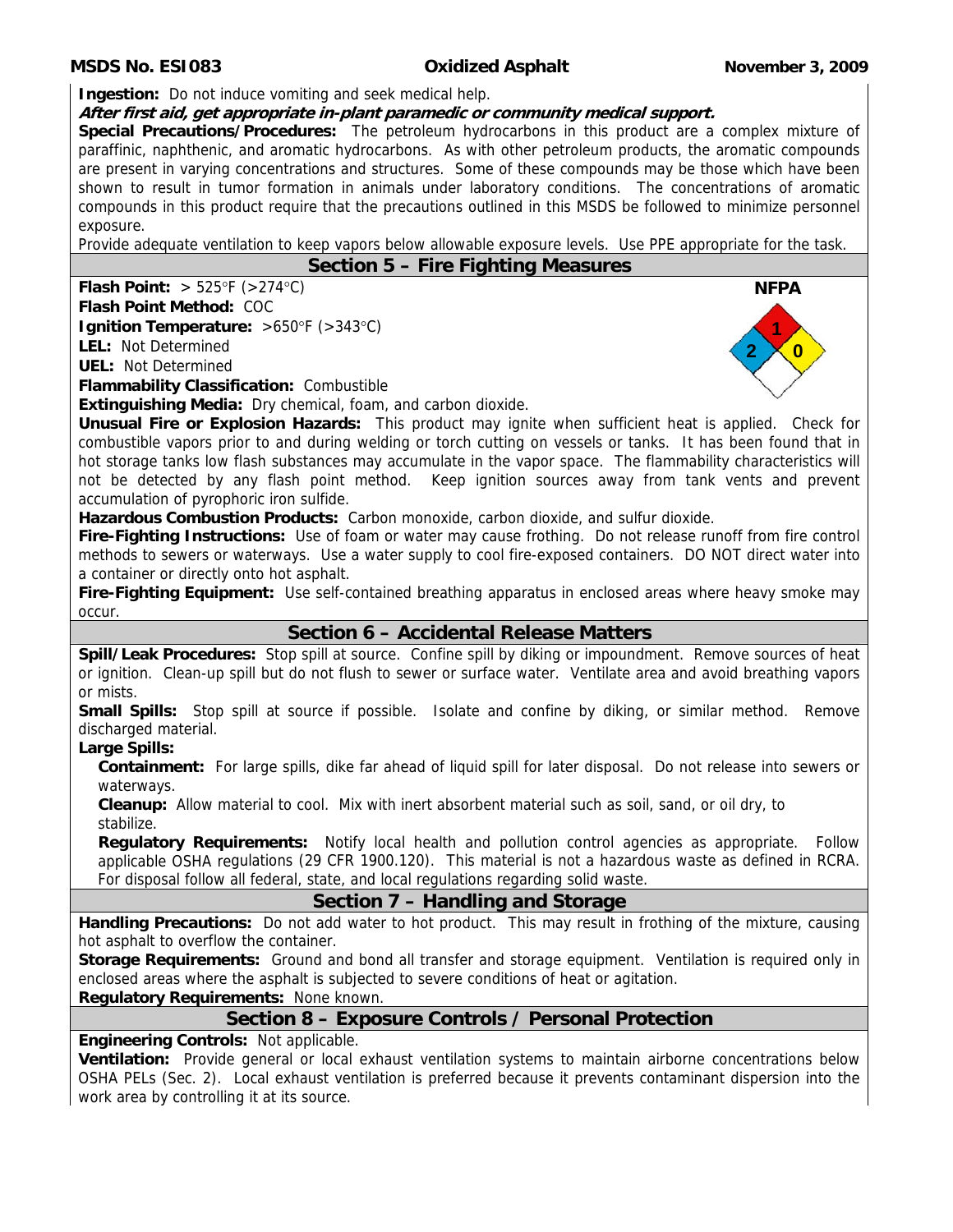**Respiratory Protection:** Seek professional advice prior to respirator selection and use. Follow OSHA respirator regulations (29 CFR 1910.134) and, if necessary, wear a MSHA/NIOSH-approved respirator. Select respirator based on its suitability to provide adequate worker protection for given working conditions, level of airborne contamination, and presence of sufficient oxygen. Self-contained, positive-pressure breathing apparatus when used in confined or enclosed space or when exposure limits are exceeded or hydrogen sulfide is unknown or exceeds 20 ppm. Organic vapor respirators can be used with good ventilation when organic vapors are less than 1000 ppm or ten times permissible exposure limit, which ever is less. For emergency or nonroutine operations (cleaning spills, reactor vessels, or storage tanks), wear an SCBA. Warning! Air-purifying respirators do not protect workers in oxygen-deficient atmospheres. If respirators are used, OSHA requires a written respiratory protection program that includes: procedures for selecting respirators; medical evaluation; fit testing; use in routine and emergency situations; cleaning, disinfecting, storing, inspecting, repairing, discarding and maintaining respirators; adequate air quality, quantity and flow; training in respiratory hazards; training in use of respirators; evaluation of effectiveness of respiratory program.

**Protective Clothing/Equipment:** Wear protective gloves, boots, aprons, and gauntlets as need to prevent prolonged or repeated skin contact. Goggles and face shields should be used in areas where splashing may occur. Wear protective eyeglasses or safety goggles per OSHA eye- and face-protection regulations (29 CFR 1910.133). Contact lenses are not eye protective devices. Appropriate eye protection must be worn instead of, or in conjunction with contact lenses.

**Safety Stations:** Make emergency eyewash stations, safety/quick-drench showers, and washing facilities available in work area.

**Contaminated Equipment:** Separate contaminated work clothes from street clothes. Launder before reuse. Remove this material from your shoes and clean personal protective equipment.

**Comments:** Never eat, drink, or smoke in work areas. Practice good personal hygiene after using this material, especially before eating, drinking, or smoking.

| Section 9 – Physical and Chemical Properties                                                          |                                                                                            |  |  |  |
|-------------------------------------------------------------------------------------------------------|--------------------------------------------------------------------------------------------|--|--|--|
| Physical State: Semi-solid at ambient temperature                                                     | Water Solubility: Insoluble.                                                               |  |  |  |
| Appearance and Odor: Brown to black in color,                                                         | <b>Other Solubilities: No data.</b>                                                        |  |  |  |
| tar odor, often sulfurous                                                                             | Boiling Point: >1000°F                                                                     |  |  |  |
| Odor Threshold: Not applicable                                                                        | Freezing/Melting Point: No data.                                                           |  |  |  |
| Vapor Pressure: 3 mm Hg at 70°F (20°C)                                                                | Viscosity: No data.                                                                        |  |  |  |
| Vapor Density (Air = $1$ ): Not Applicable                                                            | Refractive Index: No data.                                                                 |  |  |  |
| <b>Specific Gravity (H<sub>2</sub>O = 1, at 4°C):</b> Not Available                                   | Surface Tension: No data.                                                                  |  |  |  |
| pH: Not Applicable                                                                                    | % Volatile: NA                                                                             |  |  |  |
|                                                                                                       | <b>Evaporation Rate: NA</b>                                                                |  |  |  |
| Section 10 - Stability and Reactivity                                                                 |                                                                                            |  |  |  |
| Stability:                                                                                            | Asphalt cement is stable at room temperature in closed containers under normal storage and |  |  |  |
| handling conditions.                                                                                  |                                                                                            |  |  |  |
| Polymerization: Hazardous polymerization cannot occur.                                                |                                                                                            |  |  |  |
| Chemical Incompatibilities: Strong oxidizing agents and water (if molten).                            |                                                                                            |  |  |  |
| Conditions to Avoid: Do not overheat product.                                                         |                                                                                            |  |  |  |
| Hazardous Decomposition Products: Primary decomposition products are carbon monoxide, carbon dioxide, |                                                                                            |  |  |  |
| and water. Combustion products may include sulfur oxides and hydrogen sulfide.                        |                                                                                            |  |  |  |
| Section 11 - Toxicological Information                                                                |                                                                                            |  |  |  |
| Eye Effects: Vapors may cause a slight smarting of the Skin Effects: Causes smarting of the skin and  |                                                                                            |  |  |  |
| eyes or respiratory system if present in high concentrations.                                         | first-degree burns on short exposure; may cause                                            |  |  |  |
| The effect is temporary.                                                                              | secondary burns on long exposure.                                                          |  |  |  |
| <b>Acute Inhalation Effects:</b> Human, inhalation, $TC_{LO}$ : No                                    | Acute Oral Effects: Rat, oral, LD <sub>50</sub> : 5 to 15                                  |  |  |  |
|                                                                                                       |                                                                                            |  |  |  |
| data.                                                                                                 | g/kg                                                                                       |  |  |  |
| Hydrogen Sulfide, Which may be released during use:                                                   |                                                                                            |  |  |  |
| LC50, Rat: 444ppm                                                                                     |                                                                                            |  |  |  |
| Carcinogenicity: See Section 3.                                                                       | Mutagenicity: No data.                                                                     |  |  |  |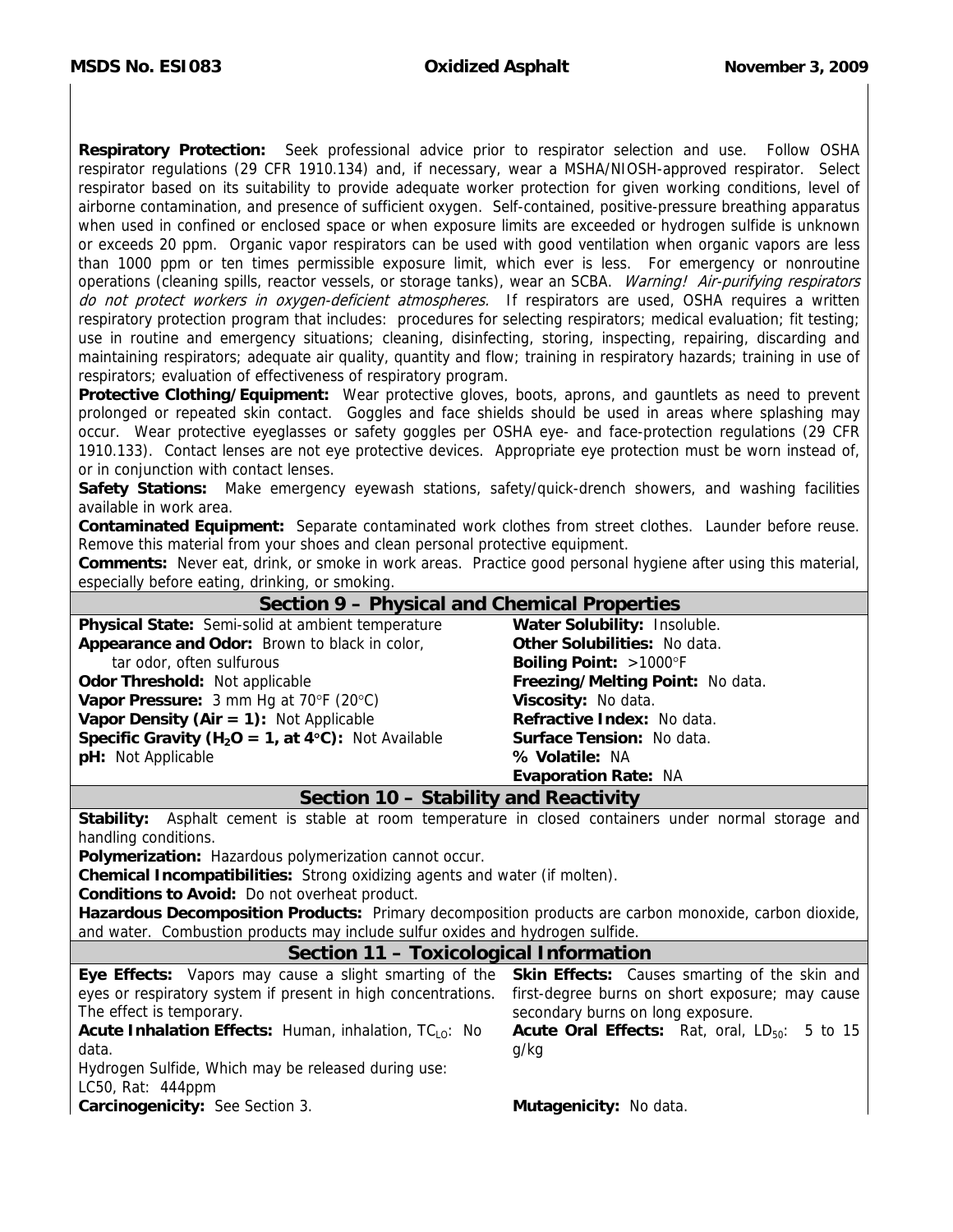#### **MSDS No. ESI083 Oxidized Asphalt November 3, 2009**

**Teratogenicity:** No data.

**Chronic Effects:** Prolonged and repeated skin contact may cause dermatitis, photosensitization, and melanosis. Evidence from animal studies suggest that asphalt left on the skin for long periods of time may result in local carcinomas, but there have been no reports of such effects on humans skin that can be attributed to asphalt alone.

### **Section 12 – Ecological Information**

**Ecotoxicity:** No data.

**Environmental Fate:** 

**Environmental Transport:** No data. **Environmental Degradation:** No data. **Soil Absorption/Mobility:** No data.

#### **Section 13 – Disposal Considerations**

**Disposal:** Contact your supplier or a licensed contractor for detailed recommendations. Follow applicable Federal, state, and local regulations.

**Disposal Regulatory Requirements:** Solidified waste material should not be a hazardous waste under RCRA guidelines. Follow Federal, state, and local regulations for disposal of solid waste.

**Container Cleaning and Disposal:** Recommend using a non-hazardous solvent to remove the product. Follow Federal, state, and local regulations for disposal of the waste material, regardless of its waste classification.

## **Section 14 – Transport Information**

| <b>Shipping Name (Hot): Elevated</b> | <b>Packaging Authorizations:</b> | <b>Quantity Limitations:</b> |
|--------------------------------------|----------------------------------|------------------------------|
| Temperature Liquid, N.O.S.           | a) Exceptions: None              | a) Passenger, Aircraft, or   |
|                                      | b) Non-bulk Packaging: None      | Railcar: Forbidden           |
| <b>Shipping Marking: HOT</b>         | c) Bulk Packaging: 173.247       | b) Cargo Aircraft Only:      |
| Hazard Class: 9                      |                                  | Forbidden                    |
| <b>ID No.: UN3257</b>                | Shipping for cold product is not | <b>Vessel Stowage</b>        |
| Packing Group: III                   | regulated.                       | <b>Requirements:</b>         |
| Label: $9$                           |                                  | a) Vessel Stowage: A         |
| Special Provisions (172.102): IB1,   |                                  | b) Other: $85$               |
| T3, TP9, TP29                        |                                  |                              |
|                                      |                                  |                              |

## **Section 15 – Regulatory Information**

## **EPA Regulations:**

#### **RCRA**

RCRA Hazardous Waste Number: Not listed.

RCRA Hazardous Waste Classification (40 CFR 261): Solidified waste material should not be a hazardous waste. However, waste material should be tested for the characteristic of ignitibility.

#### **CERCLA**

CERCLA: Not listed.

CERCLA Reportable Quantity (RQ): This material is not a listed hazardous substance and does not have a reportable quantity. However, if spilled into wasters of the U.S., it may be reportable under the Clean Water Act.

#### **SARA**

| SARA 311/312 Codes: | Acute               |   |
|---------------------|---------------------|---|
|                     | Chronic             |   |
|                     | Fire                | N |
|                     | Pressure N          |   |
|                     | <b>Reactivity N</b> |   |

SARA Toxic Chemical: This product contains trace amounts of PACs.

SARA EHS (Extremely Hazardous Substance) (40 CFR 355): Not listed.

#### **OSHA Regulations**

Air Contaminant (29 CFR 1910.1000, Table Z-1, Z-1-A): See Table in Section 2. OSHA Specifically Regulated Substance: No